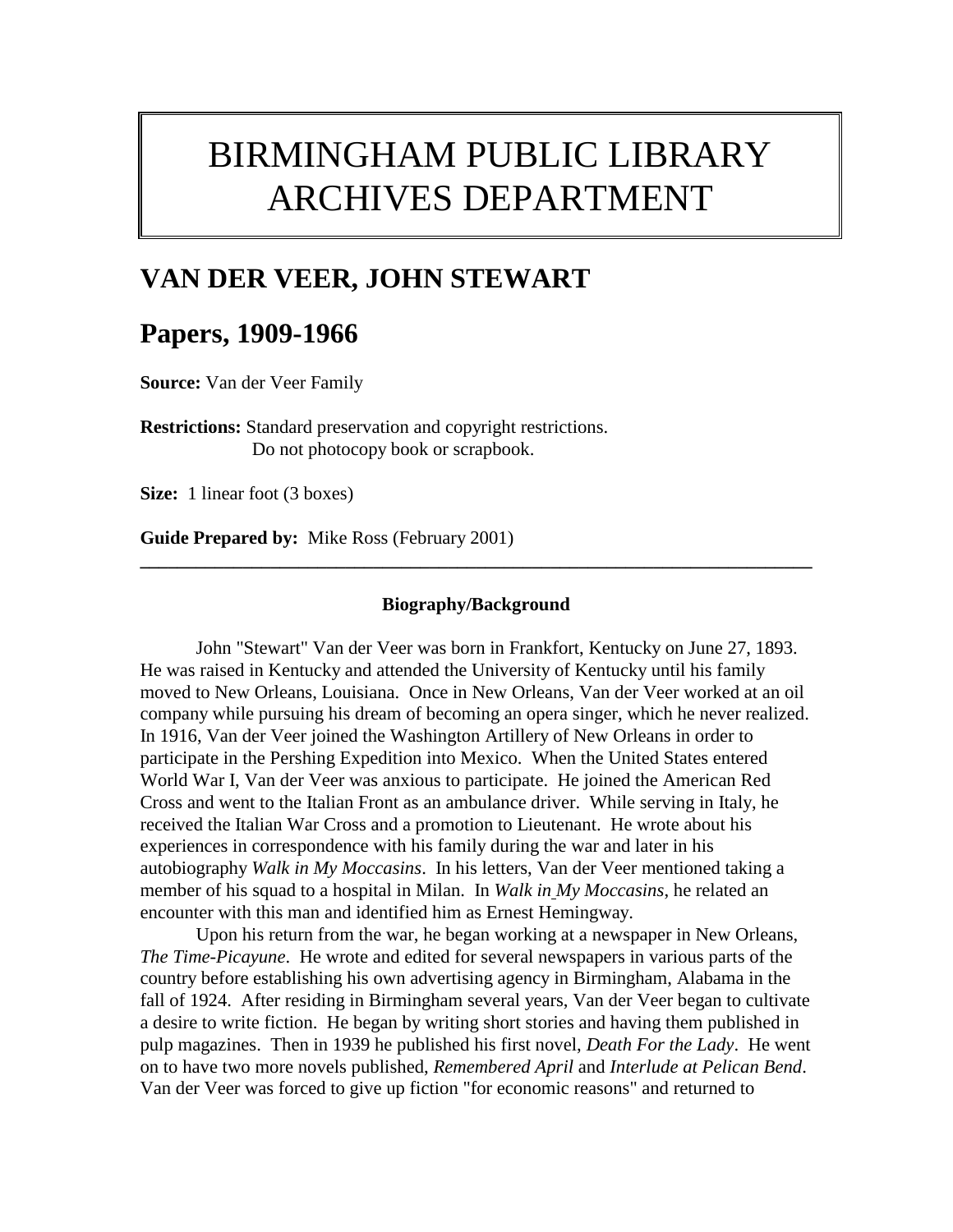advertising and newspapers. His latter years were spent tending to his ranch, The Lazy V, outside of Birmingham. He also undertook one last writing endeavor, a narrative based on his life entitled *Walk in My Moccasins*, but he was unable to get it published. John Stewart Van der Veer died on December 27, 1966.

### **Scope and Content**

This collection contains documents connected to the life of James Stewart Van der Veer, including some of his correspondence and writings, newspaper articles written about him, and photographs. The bulk of the correspondence consists of two sets, one of which is made up of letters Van der Veer wrote while serving as a ambulance driver in Italy during World War I. The other correspondence file pertains to Van der Veer's efforts to have his autobiography, *Walk in My Moccasins*, published. The collection contains that manuscript, a copy of one of his published books, *Interlude at Pelican's Bend*, and one of his short stories. The newspaper articles focus on his writing career and The Lazy V Ranch. Photographs range from ones taken during World War I to pictures of Van der Veer in retirement. The scrapbook contains newspaper clippings, primarily relating to the publication of the mystery novel *Death for the Lady.* 

| <b>File Number</b> | <b>Description</b>                                                                                                         |
|--------------------|----------------------------------------------------------------------------------------------------------------------------|
| 357.1.1            | Biographical Sketch of John Stewart Van der Veer; written<br>after <i>Death For The Lady</i> was published, circa<br>1940. |
| 357.1.2            | Letter from Stewart Van der Veer to his mother, New York<br>City, February 3, 1917.                                        |
| 357.1.3            | Letter from J.M. Van der Veer to Stewart Van der Veer,<br>New Orleans, February 11, 1918.                                  |
| 357.1.4            | Letter from Stewart Van der Veer to J.M. Van der Veer,<br>New York City, May 26, 1918.                                     |
| 357.1.5            | Letter from Stewart Van der Veer to Van der Veer family,<br>New Orleans, June 14, 1918.                                    |
| 357.1.6            | Letter from Stewart Van der Veer to J.M. Van der Veer,<br>Milan, Italy, June 23 1918.                                      |
| 357.1.7            | Letter from Stewart Van der Veer to Van der Veer family,<br>Italian front, June 26, 1918.                                  |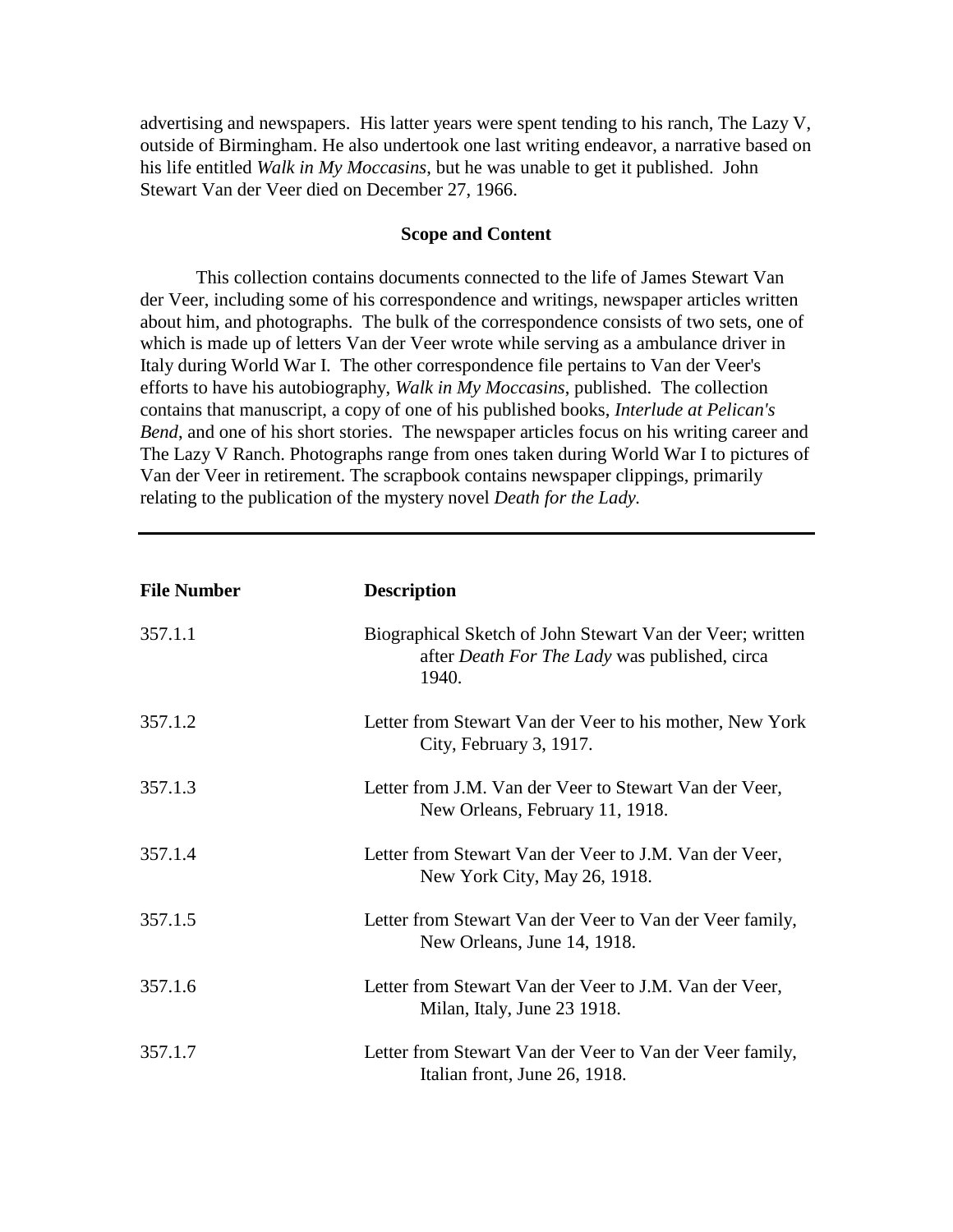| 357.1.8  | Letter from Stewart Van der Veer to J.M Van der Veer,<br>Italian Front, June 28, 1918.                                                                                                                                 |
|----------|------------------------------------------------------------------------------------------------------------------------------------------------------------------------------------------------------------------------|
| 357.1.9  | Letter from Stewart Van der Veer to Van der Veer family,<br>Italian Front, July 3, 1918.                                                                                                                               |
| 357.1.10 | Letter from Stewart Van der Veer to Van der Veer family,<br>Venice, Italy, July 5, 1918.                                                                                                                               |
| 357.1.11 | Letter from Stewart Van der Veer to J.M. Van der Veer,<br>Venice, Italy, July 8, 1918.                                                                                                                                 |
| 357.1.12 | Letter from Stewart Van der Veer to J.M. Van der Veer,<br>Milan, Italy, July 12 1918. This letter discusses the<br>event of Stewart taking a man to the hospital. The<br>man is thought to have been Ernest Hemingway. |
| 357.1.13 | Letter from Stewart Van der Veer to Rosalie Van der Veer,<br>Fangolo, Italy, July 30, 1918.                                                                                                                            |
| 357.1.14 | Letter from Stewart Van der Veer to his mother, Bearle,<br>Italy, August 2, 1918.                                                                                                                                      |
| 357.1.15 | Letter from Stewart Van der Veer to J.M. Van der Veer,<br>Italian Front, August 10, 1918.                                                                                                                              |
| 357.1.16 | Letter from Stewart Van der Veer to his mother, Italian<br>Front, August 10, 1918.                                                                                                                                     |
| 357.1.17 | Letter from Stewart Van der Veer to Elizabeth Van der<br>Veer, Italian Front, August 13, 1918.                                                                                                                         |
| 357.1.18 | Letter from Stewart Van der Veer to J.M. Van der Veer,<br>Italian Front, August 13, 1918.                                                                                                                              |
| 357.1.19 | Letter from Stewart Van der Veer to J.M. Van der Veer,<br>Italian Front, August 15, 1918.                                                                                                                              |
| 357.1.20 | Letter from Stewart Van der Veer to J.M. Van der Veer,<br>Italian Front, 25, 1918.                                                                                                                                     |
| 357.1.21 | Letter from Stewart Van der Veer to his mother, Italian<br>Front, August 25, 1918.                                                                                                                                     |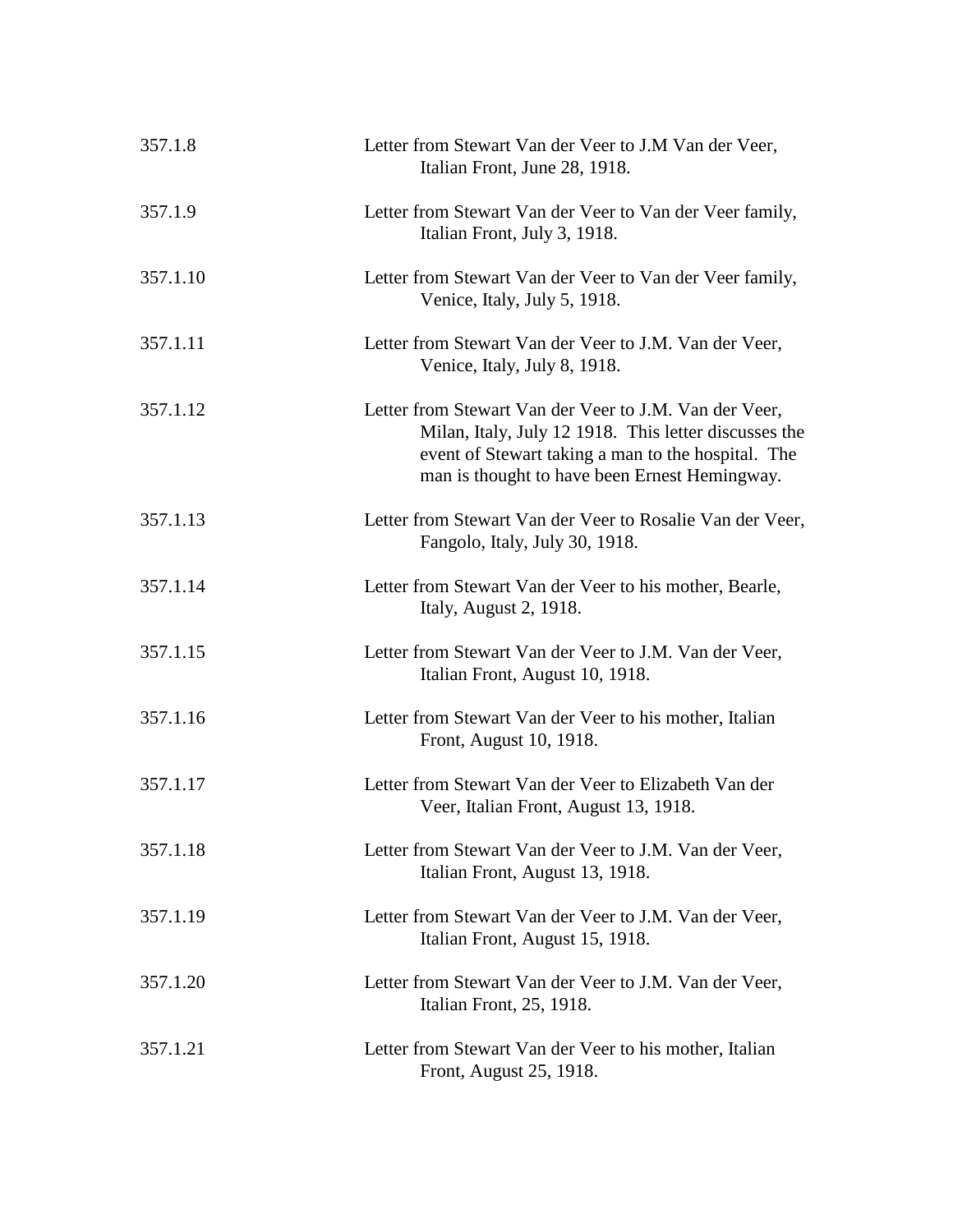| 357.1.22 | Letter from Stewart Van der Veer to his mother, Italian<br>Front, August 31, 1918.                     |
|----------|--------------------------------------------------------------------------------------------------------|
| 357.1.23 | Letter from Stewart Van der Veer to his mother, Italian<br>Front, September 2, 1918.                   |
| 357.1.24 | Letter from Stewart Van der Veer to J.M. Van der Veer,<br>Italian Front, September 2, 1918.            |
| 357.1.25 | Letter from Stewart Van der Veer to his mother, Italian<br>Front, September 7, 1918.                   |
| 357.1.26 | Letter from Stewart Van der Veer to J.M. Van der Veer,<br>Italian Front, September 8, 1918.            |
| 357.1.27 | Letter from Stewart Van der Veer to his mother, Italian<br>Front, October 14, 1918.                    |
| 357.1.28 | Letter from Stewart Van der Veer to his mother, Italian<br>Front, October 25, 1918.                    |
| 357.1.29 | Letter from Stewart Van der Veer to J.M. Van der Veer,<br>Italian Front, October 26, 1918.             |
| 357.1.30 | Letter from Stewart Van der Veer to his mother,<br>Italian Front, October 26, 1918.                    |
| 357.1.31 | Letter from Stewart Van der Veer to J.M. Van der Veer,<br>Italian Front, October 27-29, 1918.          |
| 357.1.32 | Letter from Stewart Van der Veer to Van der Veer family,<br>Italian Front, November 8, 1918.           |
| 357.1.33 | Travel Orders, Headquarters American Expeditionary<br>Forces, Paris, France, December 23, 1918.        |
| 357.1.34 | "Latest Bulletins from Section 5 Piave River Italy" undated.                                           |
| 357.1.35 | Letter from J.W. Blackburn to John McClelland Van der<br>Veer, American Canal Zone, November 13, 1918. |
| 357.1.36 | Letter from Sylvester Labrot to John McClelland Van der<br>Veer, Paris, France, December 15, 1918.     |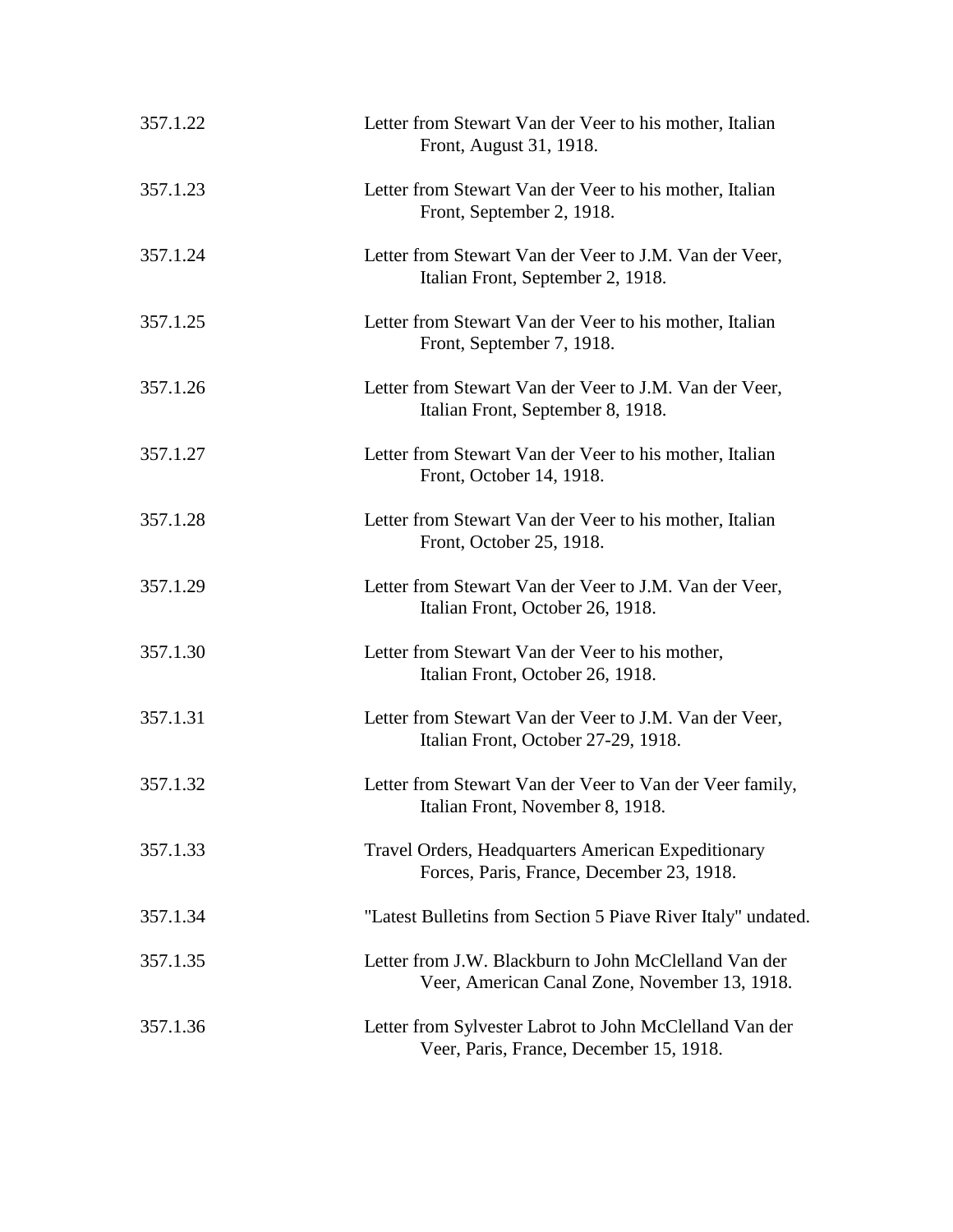| 357.1.37 | Telegram from R.H. Whitney to K.N. Van der Veer,<br>February 3, 1919.                                                                                       |
|----------|-------------------------------------------------------------------------------------------------------------------------------------------------------------|
| 357.1.38 | Several Items of correspondence related to the Stewart Van<br>der Veer's works, March 31, 1937- June 24, 1943.                                              |
| 357.1.39 | Letter to Stewart Van der Veer from Ellene Winn and his<br>response, September 1965.                                                                        |
| 357.1.40 | Correspondence with Crown n Publishers in regard to<br>Stewart Van der Veer's autobiography Walk in My<br>Moccasins, January 26, 1962 - September 18, 1963. |
| 357.1.41 | Correspondence related to Walk in My Moccasins,<br>November 4, 1963 - August 3, 1966.                                                                       |
| 357.1.42 | Correspondence of Elizabeth Van der Veer on behalf of her<br>deceased brother, Stewart Van der Veer, concerning<br>Walk in My Moccasins.                    |
| 357.1.43 | Newspaper article (photocopy) about Stewart Van der Veer<br>winning the Middle State championship in pole<br>vaulting, circa 1909.                          |
| 357.1.44 | Newspaper article announcing Stewart Van der Veer return<br>from the Italian Front at the conclusion of World<br>War I, February 9, 1919.                   |
| 357.1.45 | Newspaper articles related to Stewart Van der Veers first<br>two novels and his experience as an aspiring author.                                           |
| 357.1.46 | Article from the Birmingham News Magazine concerning<br>Stewart Van der Veer's ranch, the Lazy V,<br>September 13, 1953.                                    |
| 357.1.47 | Photograph of Stewart Van der Veer when he was a<br>member of the Pershing Expedition, circa 1916.                                                          |
| 357.1.48 | Photographs of the American Red Cross on the Italian<br>Front during World War I (photocopies).                                                             |
| 357.1.49 | Map of the Piave River area.                                                                                                                                |
| 357.1.50 | World War I photographs.                                                                                                                                    |
|          |                                                                                                                                                             |